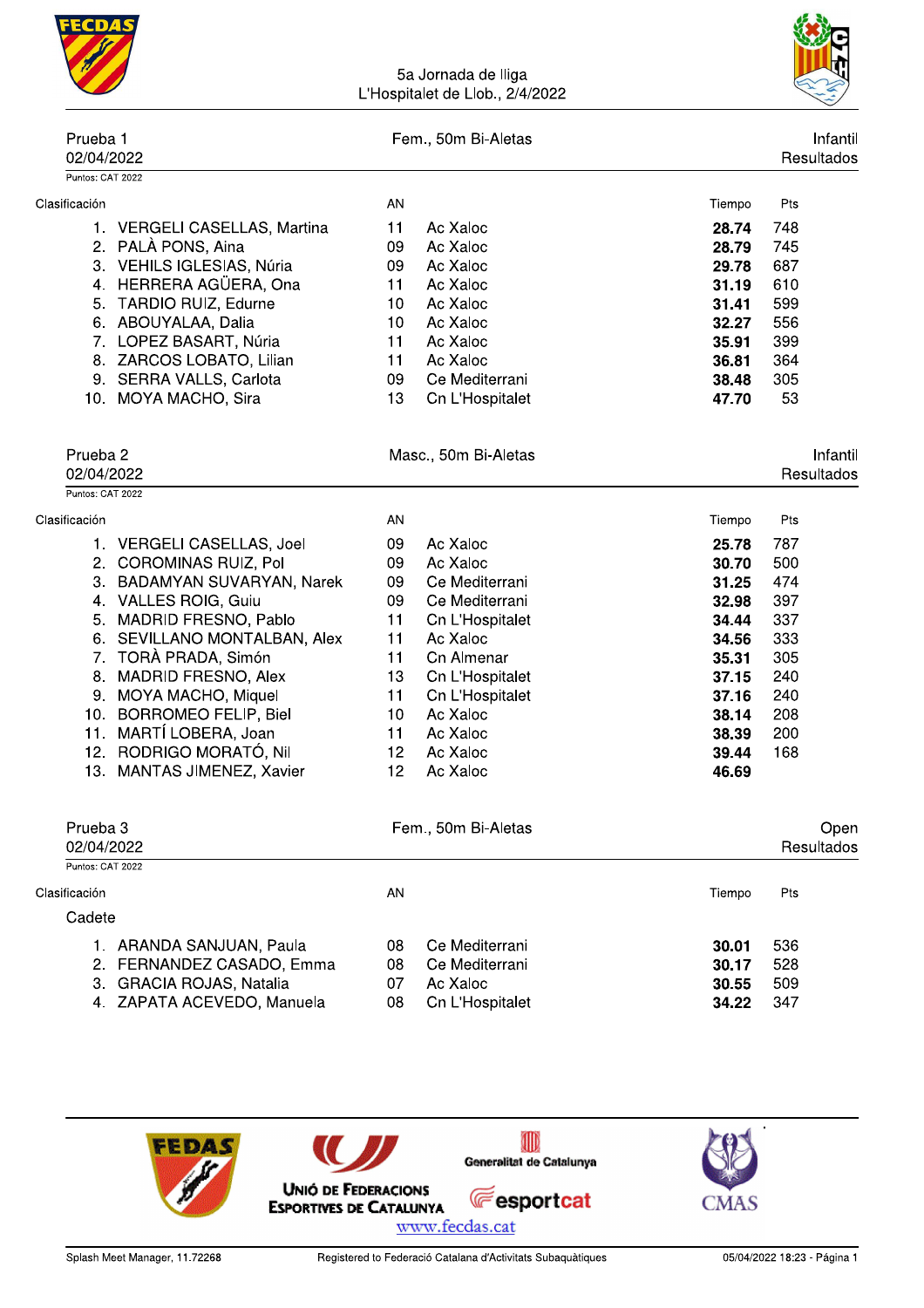



#### Prueba 3, Fem., 50m Bi-Aletas

#### Junior

|                        | 1. LAUGÉ DOMENECH, Laura<br>2. VEHILS IGLESIAS, Meritxell<br>3. BOFILL AVILA, Laia                                                                                                                                       | 06<br>05<br>06                                   | Ce Mediterrani<br>Ac Xaloc<br>Ac Xaloc                                                                                               | 23.95<br>24.86<br>25.51                                              | 833<br>766<br>721                                    |
|------------------------|--------------------------------------------------------------------------------------------------------------------------------------------------------------------------------------------------------------------------|--------------------------------------------------|--------------------------------------------------------------------------------------------------------------------------------------|----------------------------------------------------------------------|------------------------------------------------------|
| Senior                 |                                                                                                                                                                                                                          |                                                  |                                                                                                                                      |                                                                      |                                                      |
|                        | 1. LAUGÉ DOMENECH, Júlia<br>2. ROCHER CUJO, Laia<br>3. CASAMITJANA FORMIGA, Silvia<br>4. CURTY MORENO, Luna<br>5. BRUGULAT CORTADA, Mireia<br>6. ROCHER CUJO, Marta<br>7. ROSA CANO, Marta<br>8. TRENADO JIMENEZ, Judith | 01<br>99<br>01<br>02<br>95<br>03<br>$00\,$<br>03 | Ce Mediterrani<br>Cn L'Hospitalet<br>Ac Xaloc<br>Ce Mediterrani<br>Ac Xaloc<br>Cn L'Hospitalet<br>Cn L'Hospitalet<br>Cn L'Hospitalet | 23.26<br>23.88<br>25.06<br>25.81<br>25.85<br>26.90<br>27.36<br>29.88 | 864<br>815<br>730<br>679<br>677<br>611<br>584<br>451 |
| Prueba 4<br>02/04/2022 |                                                                                                                                                                                                                          |                                                  | Masc., 50m Bi-Aletas                                                                                                                 |                                                                      | Open<br>Resultados                                   |
| Puntos: CAT 2022       |                                                                                                                                                                                                                          |                                                  |                                                                                                                                      |                                                                      |                                                      |
| Clasificación          |                                                                                                                                                                                                                          | AN                                               |                                                                                                                                      | Tiempo                                                               | Pts                                                  |
| Cadete                 |                                                                                                                                                                                                                          |                                                  |                                                                                                                                      |                                                                      |                                                      |
|                        | 1. CASAS FALSETO, Alex                                                                                                                                                                                                   | 07                                               | Ce Mediterrani                                                                                                                       | 26.26                                                                | 594                                                  |
|                        | 2. PERELLO ARMENTANO, Bernat                                                                                                                                                                                             | 08                                               | Ce Mediterrani                                                                                                                       | 26.41                                                                | 585                                                  |
|                        | 3. ROMERO COLLS, Ezekiel<br>4. ZARCOS LOBATO, Pol                                                                                                                                                                        | 07<br>08                                         | Ac Xaloc<br>Ac Xaloc                                                                                                                 | 26.78<br>28.38                                                       | 563<br>475                                           |
|                        | 5. CEPRIAN EXTREMERA, Adrian                                                                                                                                                                                             | 07                                               | Ce Mediterrani                                                                                                                       | 30.80                                                                | 359                                                  |
| Junior                 |                                                                                                                                                                                                                          |                                                  |                                                                                                                                      |                                                                      |                                                      |
|                        | 1. MARTÍ LOBERA, Marc                                                                                                                                                                                                    | 05                                               | Ac Xaloc                                                                                                                             | 21.82                                                                | 888                                                  |
|                        | 2. PEDRERO ROSÓN, Erik                                                                                                                                                                                                   | 05                                               | Ac Xaloc                                                                                                                             | 22.34                                                                | 844                                                  |
|                        | 3. HERRERA AGÜERA, Oriol                                                                                                                                                                                                 | 06                                               | Ac Xaloc                                                                                                                             | 23.03                                                                | 788                                                  |
|                        | 4. BOSCH DEULOFEU, Alex                                                                                                                                                                                                  | 05                                               | Ac Xaloc                                                                                                                             | 23.44                                                                | 757                                                  |
|                        | 5. RODRIGO MORATÓ, Pau                                                                                                                                                                                                   | 06                                               | Ac Xaloc                                                                                                                             | 23.55                                                                | 749                                                  |
|                        | 6. PUJOLRÀS BASTIAANSSEN, Jordi<br>7. PONCE MOTAS, Eloi                                                                                                                                                                  | 05<br>05                                         | Ac Xaloc<br>Ac Xaloc                                                                                                                 | 23.86                                                                | 726<br>705                                           |
|                        | 8. XIFRA GUINO, Pau                                                                                                                                                                                                      | 06                                               | Ac Xaloc                                                                                                                             | 24.16<br>25.47                                                       | 617                                                  |
| 9.                     | MAGHNINE ANANE, Omar                                                                                                                                                                                                     | 05                                               | Ce Mediterrani                                                                                                                       | 25.84                                                                | 594                                                  |
| 10.                    | MONGE ALVAREZ, Ruben                                                                                                                                                                                                     | 06                                               | Cn L'Hospitalet                                                                                                                      | 25.88                                                                | 591                                                  |
| Senior                 |                                                                                                                                                                                                                          |                                                  |                                                                                                                                      |                                                                      |                                                      |
|                        | 1. RIOJA REINA, Raúl                                                                                                                                                                                                     | 97                                               | Ce Mediterrani                                                                                                                       | 20.68                                                                | 899                                                  |
|                        | 2. PADIAL MOLINOS, Pau                                                                                                                                                                                                   | 99                                               | Cn L'Hospitalet                                                                                                                      | 21.48                                                                | 828                                                  |
|                        | 3. LÓPEZ MATEOS, Ruben                                                                                                                                                                                                   | 85                                               | Ce Mediterrani                                                                                                                       | 22.66                                                                | 733                                                  |
|                        | GÓMEZ RIBERA, Daniel                                                                                                                                                                                                     | 96                                               | Ac Xaloc                                                                                                                             | 22.66                                                                | 733                                                  |
|                        | 5. RUIZ MARTIN, Carlos<br>6. CEA CAÑADAS, Marc                                                                                                                                                                           | 77<br>04                                         | Cn L'Hospitalet<br>Cn L'Hospitalet                                                                                                   | 23.49<br>23.92                                                       | 672<br>642                                           |
|                        |                                                                                                                                                                                                                          |                                                  |                                                                                                                                      |                                                                      |                                                      |

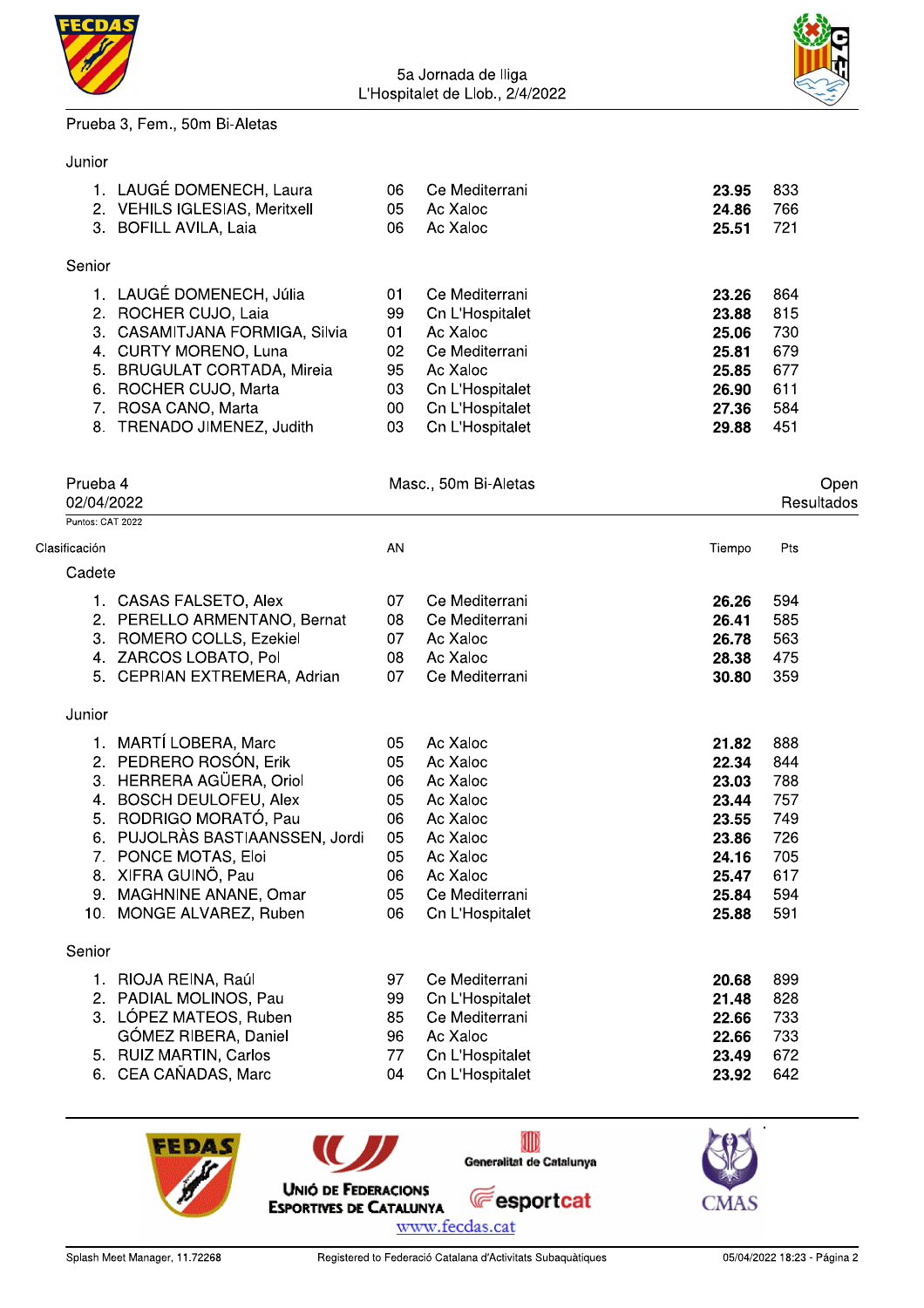



#### Prueba 4, Masc., 50m Bi-Aletas, Senior

| Clasificación                     |                                                        | AN                               |                                | Tiempo         | Pts                    |
|-----------------------------------|--------------------------------------------------------|----------------------------------|--------------------------------|----------------|------------------------|
|                                   | 7. POLO LOPEZ, Xavier<br>8. MARCOS TILLO, Ramon        | 95<br>74                         | Sta Perpetua<br>Ce Mediterrani | 25.20<br>26.34 | 558<br>491             |
| Prueba <sub>5</sub><br>02/04/2022 |                                                        |                                  | Fem., 100m Superficie          |                | Infantil<br>Resultados |
| Puntos: CAT 2022                  |                                                        |                                  |                                |                |                        |
| Clasificación                     |                                                        | AN                               |                                | Tiempo         | Pts                    |
|                                   | 1. MUÑOZ OCHANDO, Valeria<br>50m:<br>30.06<br>30.06    | 10 <sup>1</sup><br>100m: 1:01.03 | Cn L'Hospitalet<br>30.97       | 1:01.03        | 677                    |
|                                   | 2. GARCÍA ERES, Aina<br>29.12<br>50m:<br>29.12         | 09<br>100m: 1:02.29              | Cn L'Hospitalet<br>33.17       | 1:02.29        | 643                    |
|                                   | 3. CID SANCHEZ, Claudia<br>30.00<br>$50m$ :<br>30.00   | 11<br>100m: 1:03.31              | Cn L'Hospitalet<br>33.31       | 1:03.31        | 617                    |
|                                   | 4. VERGELI CASELLAS, Martina<br>50m:<br>31.53<br>31.53 | 11<br>100m: 1:05.14              | Ac Xaloc<br>33.61              | 1:05.14        | 571                    |
|                                   | 5. MULERO PLANELL, Alba<br>31.10<br>50m:<br>31.10      | 10<br>100m: 1:06.17              | Cn L'Hospitalet<br>35.07       | 1:06.17        | 547                    |
|                                   | 6. HERRERA AGÜERA, Ona<br>31.25<br>31.25<br>50m:       | 11<br>100m: 1:10.43              | Ac Xaloc<br>39.18              | 1:10.43        | 453                    |
|                                   | 7. TARDIO RUIZ, Edurne<br>50m:<br>35.74<br>35.74       | 10<br>100m: 1:13.34              | Ac Xaloc<br>37.60              | 1:13.34        | 396                    |
|                                   | 8. ABOUYALAA, Dalia<br>36.49<br>$50m$ :<br>36.49       | 10<br>100m: 1:13.64              | Ac Xaloc<br>37.15              | 1:13.64        | 390                    |
|                                   | 9. LOPEZ BASART, Núria<br>39.87<br>39.87<br>$50m$ :    | 11<br>100m: 1:22.33              | Ac Xaloc<br>42.46              | 1:22.33        | 243                    |
|                                   | 10. ZARCOS LOBATO, Lilian<br>36.97<br>50m:<br>36.97    | 11<br>100m: 1:23.07              | Ac Xaloc<br>46.10              | 1:23.07        | 232                    |
|                                   | 11. SERRA VALLS, Carlota<br>38.12<br>38.12<br>$50m$ :  | 09<br>100m: 1:24.01              | Ce Mediterrani<br>45.89        | 1:24.01        | 218                    |
|                                   | 12. MOYA MACHO, Sira<br>46.85<br>50m:<br>46.85         | 13<br>100m: 1:42.23              | Cn L'Hospitalet<br>55.38       | 1:42.23        | 1                      |

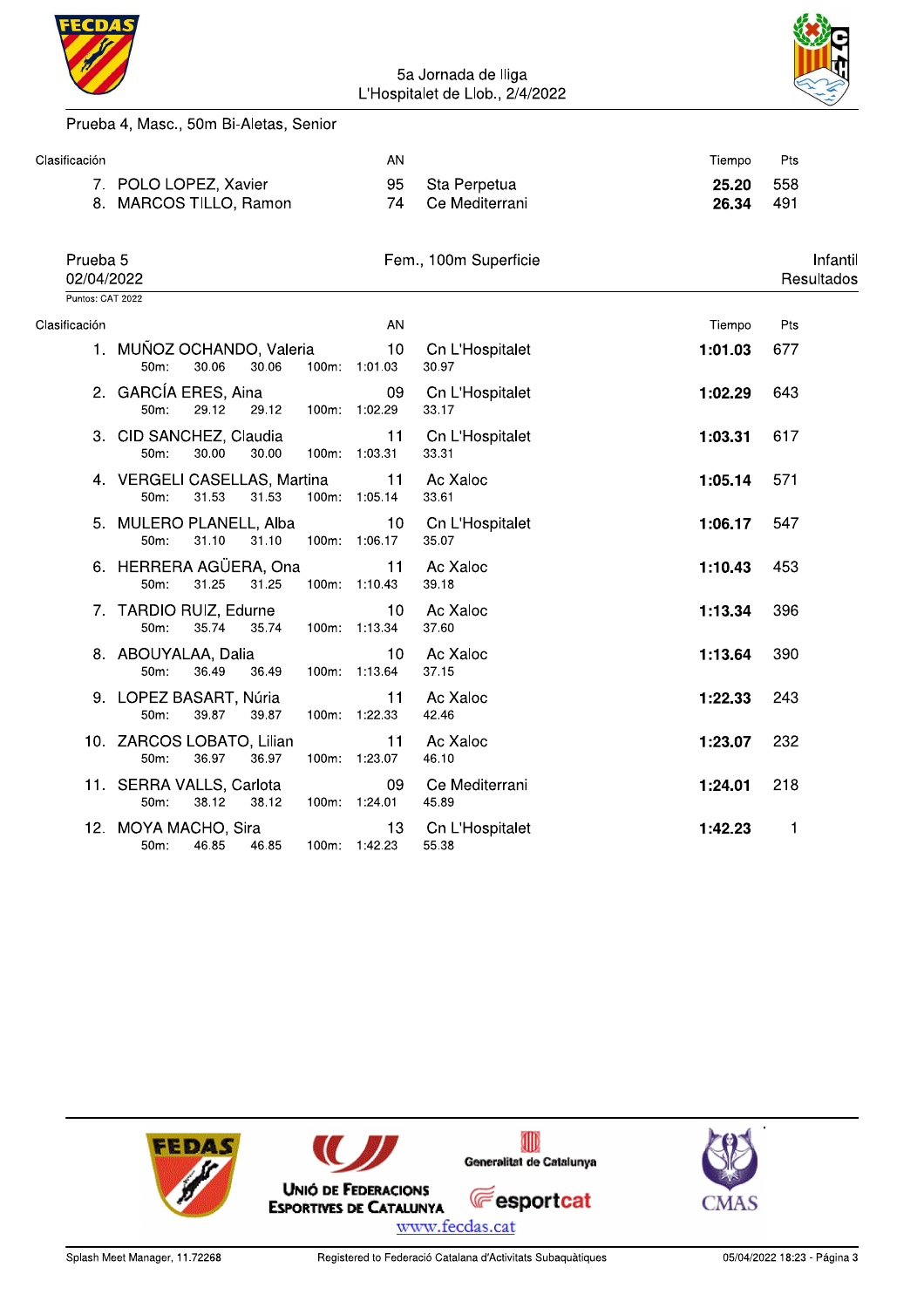

| Prueba 6<br>02/04/2022 |                                        |       |       |          |                     | Masc., 100m Superficie   |         | Infanti<br>Resultados |
|------------------------|----------------------------------------|-------|-------|----------|---------------------|--------------------------|---------|-----------------------|
| Puntos: CAT 2022       |                                        |       |       |          |                     |                          |         |                       |
| Clasificación          |                                        |       |       |          | AN                  |                          | Tiempo  | Pts                   |
|                        | 1. VERGELI CASELLAS, Joel<br>$50m$ :   | 31.55 | 31.55 | $100m$ : | 09<br>1:07.09       | Ac Xaloc<br>35.54        | 1:07.09 | 498                   |
|                        | 2. COROMINAS RUIZ, Pol<br>$50m$ :      | 32.80 | 32.80 | 100m:    | 09<br>1:08.77       | Ac Xaloc<br>35.97        | 1:08.77 | 461                   |
|                        | 3. BADAMYAN SUVARYAN, Narek<br>$50m$ : | 34.22 | 34.22 |          | 09<br>100m: 1:11.67 | Ce Mediterrani<br>37.45  | 1:11.67 | 402                   |
|                        | 4. MADRID FRESNO, Pablo<br>$50m$ :     | 34.52 | 34.52 |          | 11<br>100m: 1:13.73 | Cn L'Hospitalet<br>39.21 | 1:13.73 | 363                   |
|                        | 5. TORÀ PRADA, Simón<br>$50m$ :        | 41.50 | 41.50 |          | 11<br>100m: 1:24.97 | Cn Almenar<br>43.47      | 1:24.97 | 183                   |
|                        | 6. VALLES ROIG, Guiu<br>$50m$ :        | 38.92 | 38.92 |          | 09<br>100m: 1:25.61 | Ce Mediterrani<br>46.69  | 1:25.61 | 174                   |
|                        | 7. MOYA MACHO, Miquel<br>$50m$ :       | 41.34 | 41.34 | 100m:    | 11<br>1:26.69       | Cn L'Hospitalet<br>45.35 | 1:26.69 | 159                   |
| 8.                     | MADRID FRESNO, Alex<br>50m:            | 42.12 | 42.12 |          | 13<br>100m 1:27.53  | Cn L'Hospitalet<br>45.41 | 1:27.53 | 148                   |

| Prueba 7<br>02/04/2022 |                                                         |          | Fem., 400m Superficie |                   |                 |                       |         |       |                                  |                | Open<br>Resultados |
|------------------------|---------------------------------------------------------|----------|-----------------------|-------------------|-----------------|-----------------------|---------|-------|----------------------------------|----------------|--------------------|
| Puntos: CAT 2022       |                                                         |          |                       |                   |                 |                       |         |       |                                  |                |                    |
| Clasificación          |                                                         |          | AN                    |                   |                 |                       |         |       | Tiempo                           | Pts            |                    |
| Cadete                 |                                                         |          |                       |                   |                 |                       |         |       |                                  |                |                    |
|                        | 1. QUESADA BERNABE, Nora<br>31.08<br>31.08<br>$50m$ :   | 100m     | 07<br>1:03.43         | 32.35             | Ce Mediterrani  | 200m: 2:10.68         | 1:07.25 | 400m: | 4:24.22<br>4:24.22 2:13.54       | 707            |                    |
|                        | 2. CASELLAS SADURNI, Júlia<br>28.94<br>28.94<br>$50m$ : |          | 08<br>100m: 1:01.41   | Ac Xaloc<br>32.47 |                 | 200m: 2:13.34 1:11.93 |         | 400m: | 4:41.44<br>4:41.44 2:28.10       | 603            |                    |
|                        | 3. MADRID FRESNO, Martina<br>34.02<br>34.02<br>$50m$ :  |          | 08<br>100m: 1:12.85   | 38.83             | Cn L'Hospitalet | 200m: 2:30.38 1:17.53 |         |       | 5:01.00<br>400m: 5:01.00 2:30.62 | 499            |                    |
|                        | 4. COSTA CORRAL, Laia<br>33.95<br>$50m$ :<br>33.95      |          | 08<br>100m: 1:20.05   | Ac Xaloc<br>46.10 |                 | 200m: 2:40.21         | 1:20.16 | 400m: | 5:08.03<br>5:08.03               | 464<br>2:27.82 |                    |
|                        | DNF MAZAPANTA ROBLES, Mia                               |          | 07                    |                   | Ce Mediterrani  |                       |         |       |                                  |                |                    |
| Junior                 |                                                         |          |                       |                   |                 |                       |         |       |                                  |                |                    |
|                        | 1. LAUGÉ DOMENECH, Laura<br>26.48<br>26.48<br>$50m$ :   | $100m$ : | 06<br>55.30           | 28.82             | Ce Mediterrani  | 200m: 1:56.38         | 1:01.08 | 400m: | 4:02.55<br>4:02.55               | 792<br>2:06.17 |                    |
|                        | 2. BOFILL AVILA, Laia                                   |          | 06                    | Ac Xaloc          |                 |                       |         |       | 4:06.54                          | 763            |                    |



30.75

200m: 2:01.87 1:03.12

50m:

28.00

28.00

100m:

58.75

400m: 4:06.54 2:04.67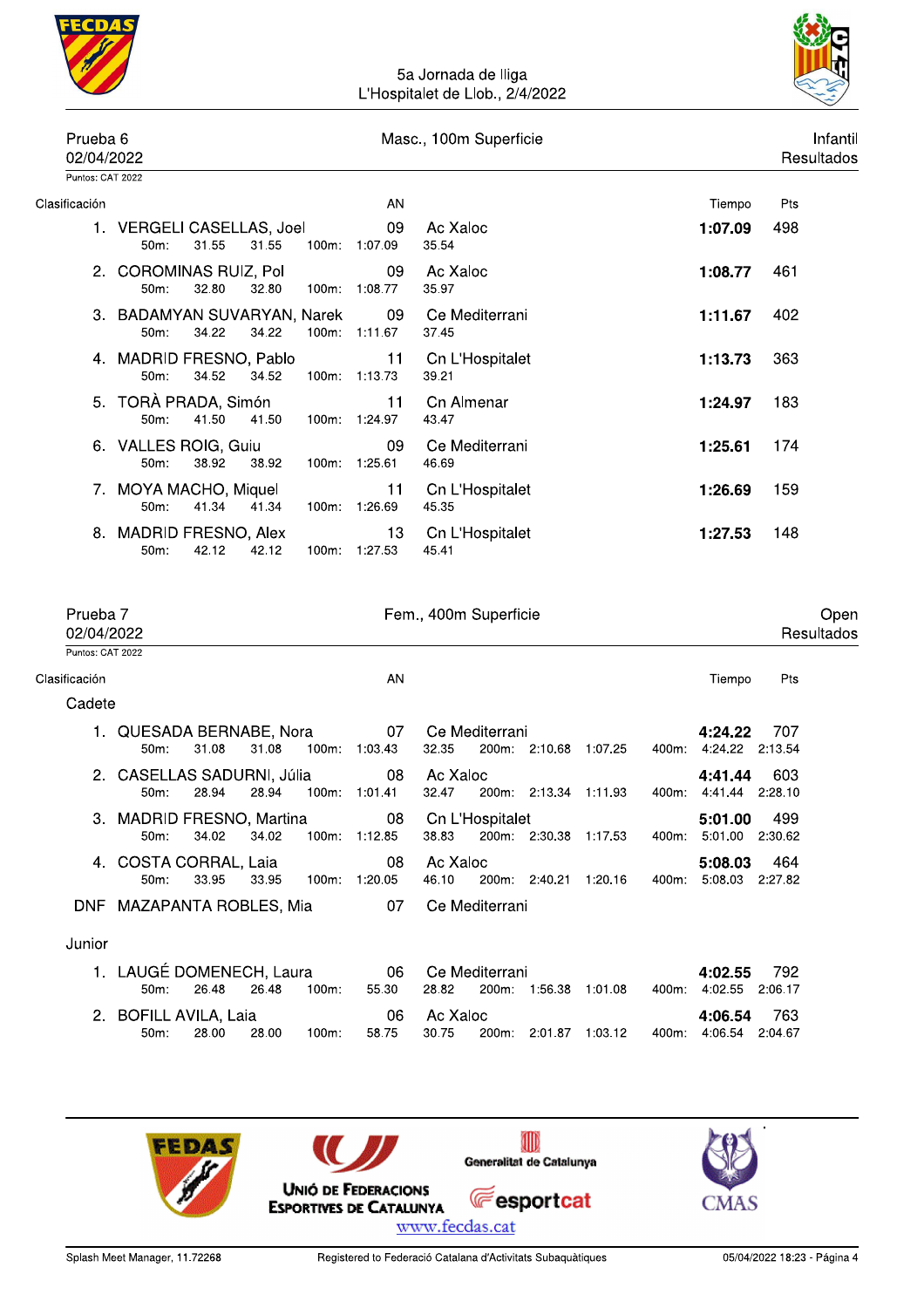



#### Prueba 7, Fem., 400m Superficie

#### Senior

| 1. ROCHER CUJO, Laia<br>$50m$ :                       | 24.76 | 24.76 | 100m:    | 99<br>52.99   | 28.23 | 200m:                      |         | Cn L'Hospitalet et al. et al. et al. et al. et al. et al. et al. et al. et al. et al. et al. et al. e<br>1:54.56  1:01.57  400m: |       | 3:56.22<br>3:56.22 | 777<br>2:01.66 |
|-------------------------------------------------------|-------|-------|----------|---------------|-------|----------------------------|---------|----------------------------------------------------------------------------------------------------------------------------------|-------|--------------------|----------------|
| 2. VALLE VALLÉS, Nerea 63<br>$50m$ :                  | 26.76 | 26.76 | 100m     | 55.41         | 28.65 | Ce Mediterrani<br>200m.    |         | 1:55.00 59.59 400m:                                                                                                              |       | 3:57.62<br>3.57.62 | 766<br>2:02.62 |
| 3. RIVERA CASALINS, Malena 00<br>$50m$ :              | 27.38 | 27.38 | $100m$ : | 55.99         | 28.61 | Ce Mediterrani<br>$200m$ : |         | 1:54.94 58.95 400m:                                                                                                              |       | 4:00.16<br>4.00.16 | 748<br>2:05.22 |
| 4. CASAMITJANA FORMIGA, Silvia 01 Ac Xaloc<br>$50m$ : | 26.44 | 26.44 | $100m$ : | 56.00         | 29.56 | $200m$ :                   | 1:57.88 | 1:01.88                                                                                                                          | 400m: | 4:01.66<br>4:01.66 | 737<br>2:03.78 |
| 5. BAYÉS EZQUERRO, Mireia 64<br>$50m$ :               | 25.10 | 25.10 | $100m$ : | 54.44         | 29.34 | Ce Mediterrani<br>200m:    | 1:58.08 | 1:03.64 400m:                                                                                                                    |       | 4:02.74<br>4:02.74 | 729<br>2:04.66 |
| 6. GARCIA RAMIREZ, Carla<br>$50m$ :                   | 29.04 | 29.04 | $100m$ : | 00<br>1:00.37 | 31.33 | Ce Mediterrani<br>200m:    | 2:05.04 | 1:04.67                                                                                                                          | 400m: | 4:11.66<br>4:11.66 | 668<br>2:06.62 |
| 7. BAÑÓN FERREIRO, Júlia (1944)<br>$50m$ :            | 29.14 | 29.14 | $100m$ : | 1:00.91       | 31.77 | Ce Mediterrani<br>$200m$ : | 2:06.56 | 1:05.65 400m:                                                                                                                    |       | 4:16.70<br>4:16.70 | 635<br>2:10.14 |

| Prueba 8<br>02/04/2022 |                                       |       |       |          | Masc., 400m Superficie |                   |                             |               |         |       |                    |                |  |
|------------------------|---------------------------------------|-------|-------|----------|------------------------|-------------------|-----------------------------|---------------|---------|-------|--------------------|----------------|--|
| Puntos: CAT 2022       |                                       |       |       |          |                        |                   |                             |               |         |       |                    |                |  |
| Clasificación          |                                       |       |       |          | AN                     |                   |                             |               |         |       | Tiempo             | Pts            |  |
| Cadete                 |                                       |       |       |          |                        |                   |                             |               |         |       |                    |                |  |
|                        | PONCE MOTAS, Blai<br>$50m$ :          | 28.87 | 28.87 | 100m     | 07<br>58.76            | Ac Xaloc<br>29.89 | $200m$ :                    | 2:01.39       | 1:02.63 | 400m: | 4:01.97<br>4.01.97 | 668<br>2:00.58 |  |
|                        | 2. CASAS FALSETO, Alex<br>$50m$ :     | 29.04 | 29.04 | $100m$ : | 07<br>1:02.79          | 33.75             | Ce Mediterrani              | 200m: 2:44.92 | 1:42.13 | 400m: | 4:46.66<br>4:46.66 | 408<br>2:01.74 |  |
|                        | 3. ZARCOS LOBATO, Pol<br>$50m$ :      | 33.98 | 33.98 | 100m:    | 08<br>1:14.00          | Ac Xaloc<br>40.02 | $200m$ :                    | 2:33.23       | 1:19.23 | 400m: | 5:02.53<br>5:02.53 | 334<br>2:29.30 |  |
| Junior                 |                                       |       |       |          |                        |                   |                             |               |         |       |                    |                |  |
|                        | MADRID FRESNO, Marcos José<br>$50m$ : | 23.10 | 23.10 | $100m$ : | 06<br>48.37            | 25.27             | Cn L'Hospitalet<br>$200m$ : | 1:49.44       | 1:01.07 | 400m: | 3:37.62<br>3:37.62 | 770<br>1:48.18 |  |
|                        | 2. RODRIGO MORATÓ, Pau                |       |       |          | 06                     | Ac Xaloc          |                             |               |         |       | 3:59.42            | 609            |  |

- RODRIGO MORATO 100m: 50m: 27.95 27.95 57.95
- 3. CID SÁNCHEZ, Pau 26.26 26.26 100m: 55.35 50m:
- 4. HERRERA AGÜERA, Oriol 50m: 28.11 28.11  $100m$ :

#### Senior

| 1. BAYÉS EZQUERRO, Pol |  |  | 02 Ce Mediterrani |  | <b>3:29.23</b> 841                                                           |  |
|------------------------|--|--|-------------------|--|------------------------------------------------------------------------------|--|
|                        |  |  |                   |  | 50m: 23.44 23.44 100m: 48.92 25.48 200m: 1:41.95 53.03 400m: 3:29.23 1:47.28 |  |

30.00

29.09

30.96

Ac Xaloc

Cn L'Hospitalet

06

06

59.07

200m: 1:59.74 1:01.79

200m: 1:58.30 1:02.95

200m: 2:03.43 1:04.36



400m: 3:59.42 1:59.68

4:00.74

400m: 4:00.74 2:02.44

4:08.75

400m: 4:08.75 2:05.32

600

549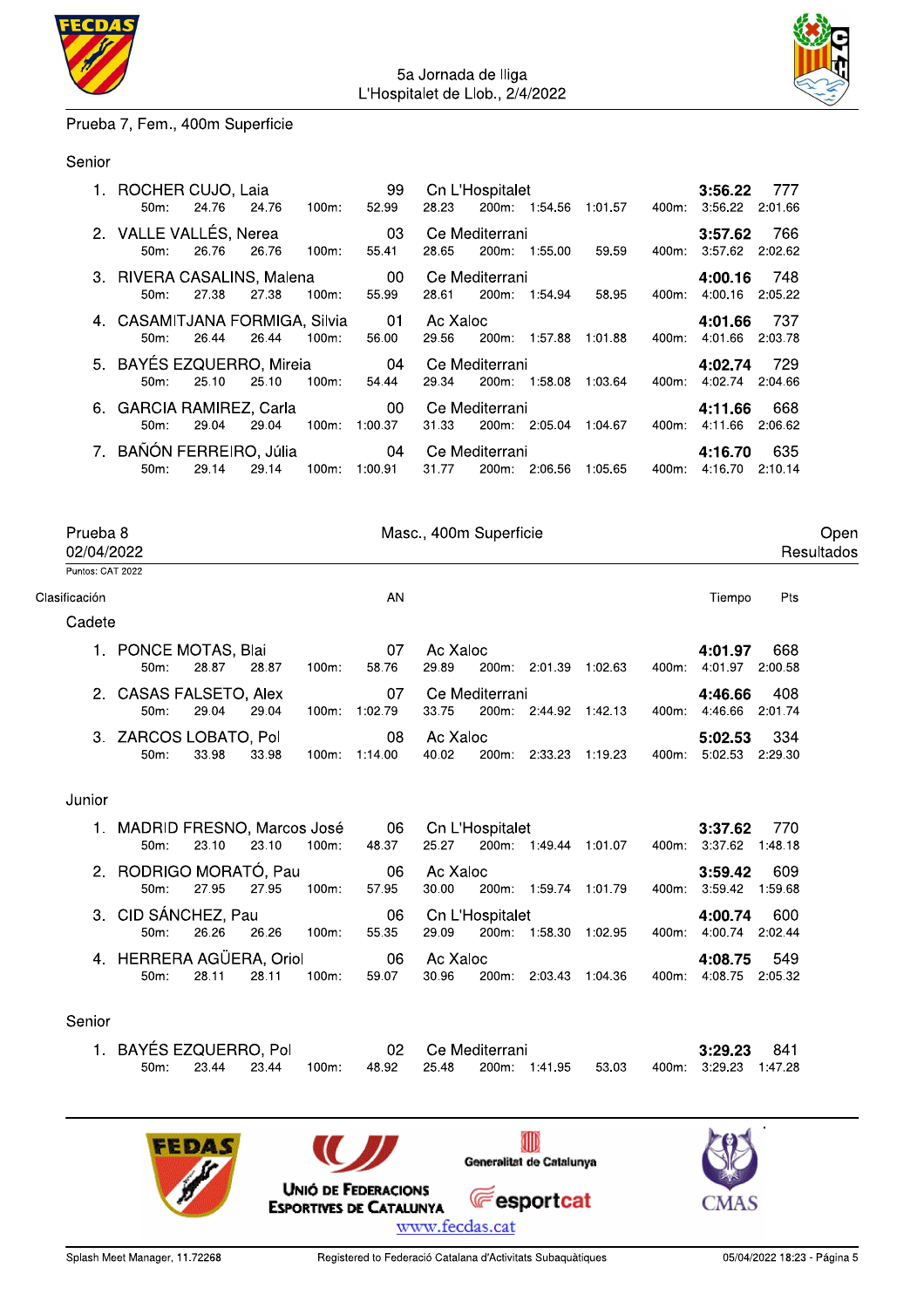



#### Prueba 8, Masc., 400m Superficie, Senior

| Clasificación |                                                           |        |       |       | ΑN                             |       |                                 |         |         | Tiempo                       | Pts              |
|---------------|-----------------------------------------------------------|--------|-------|-------|--------------------------------|-------|---------------------------------|---------|---------|------------------------------|------------------|
|               | 2. PINO MOSQUERA, Juan Pablo<br>50m:                      | 24.33  | 24.33 | 100m: | $\overline{03}$<br>51.51 27.18 |       | Ce Mediterrani<br>200m: 1:51.14 |         | 59.63   | 3:47.60<br>400m: 3:47.60     | - 692<br>1:56.46 |
|               | 3. FERNÁNDEZ I MEMBRADO, Julen 97 Ce Mediterrani<br>.50m: | 27.66. | 27.66 | 100m  | 1:00.59                        | 32.93 | 200m:                           | 2:06.73 | 1:06.14 | 4:15.00 511<br>400m: 4:15.00 | 2:08.27          |

02/04/2022 Puntos: CAT 2022 Fem., 400m Superficie

Infantil Resultados

| Clasificación |  |
|---------------|--|

| icación |                                      |       |       |          | AN                               |                          |       |               |         |       | Tiempo             | Pts            |
|---------|--------------------------------------|-------|-------|----------|----------------------------------|--------------------------|-------|---------------|---------|-------|--------------------|----------------|
|         | 1. CID SANCHEZ, Claudia<br>$50m$ :   | 34.08 | 34.08 | 100m:    | -11<br>1:12.72                   | Cn L'Hospitalet<br>38.64 |       | 200m: 2:29.02 | 1:16.30 | 400m: | 4:55.91<br>4:55.91 | 640<br>2:26.89 |
|         | 2. GARCÍA ERES, Aina<br>$50m$ :      | 36.06 | 36.06 |          | 09<br>100m: 1:15.23              | Cn L'Hospitalet<br>39.17 |       | 200m: 2:30.98 | 1:15.75 | 400m: | 4:57.14<br>4:57.14 | 633<br>2:26.16 |
|         | 3. MUÑOZ OCHANDO, Valeria<br>$50m$ : | 35.82 | 35.82 |          | $\overline{10}$<br>100m: 1:15.19 | Cn L'Hospitalet<br>39.37 |       | 200m: 2:30.38 | 1:15.19 | 400m: | 5:03.48<br>5:03.48 | 599<br>2:33.10 |
|         | 4. PALÀ PONS, Aina<br>$50m$ :        | 34.45 | 34.45 | $100m$ : | 09<br>1:13.73                    | Ac Xaloc<br>39.28        | 200m: | 2:32.91       | 1:19.18 | 400m: | 5:05.63<br>5:05.63 | 588<br>2:32.72 |
|         | 5. VEHILS IGLESIAS, Núria<br>$50m$ : | 34.79 | 34.79 | $100m$ : | 09<br>1:13.69                    | Ac Xaloc<br>38.90        | 200m: | 2:32.88       | 1:19.19 | 400m: | 5:10.59<br>5:10.59 | 563<br>2:37.71 |
|         | 6. MULERO PLANELL, Alba<br>50m:      | 36.58 | 36.58 | $100m$ : | -10<br>1:17.87                   | Cn L'Hospitalet<br>41.29 | 200m: | 2:41.91       | 1:24.04 | 400m: | 5:20.75<br>5:20.75 | 513<br>2:38.84 |

|                  | Prueba 10<br>02/04/2022               |       |       |       |                     | Fem., 400m Bi-Aletas |                |                       |         |       |                                  |                | Open<br>Resultados |
|------------------|---------------------------------------|-------|-------|-------|---------------------|----------------------|----------------|-----------------------|---------|-------|----------------------------------|----------------|--------------------|
| Puntos: CAT 2022 |                                       |       |       |       |                     |                      |                |                       |         |       |                                  |                |                    |
| Clasificación    |                                       |       |       |       | AN                  |                      |                |                       |         |       | Tiempo                           | Pts            |                    |
| Cadete           |                                       |       |       |       |                     |                      |                |                       |         |       |                                  |                |                    |
|                  | 1. RUIZ ROSELL, Irene<br>$50m$ :      | 32.30 | 32.30 | 100m. | 07<br>1:08.21       | 35.91                | Ce Mediterrani | 200m: 2:22.54 1:14.33 |         |       | 4:47.42<br>400m: 4:47.42 2:24.88 | 776            |                    |
|                  | 2. PANZUTO, Alessia<br>$50m$ :        | 31.56 | 31.56 | 100m: | 07<br>1:06.85       | 35.29                | Ce Mediterrani | 200m: 2:21.63 1:14.78 |         |       | 4:47.85<br>400m: 4:47.85         | 773<br>2:26.22 |                    |
|                  | 3. CASELLAS SADURNI, Júlia<br>$50m$ : | 33.44 | 33.44 |       | 08<br>100m: 1:09.91 | Ac Xaloc<br>36.47    |                | 200m: 2:23.26 1:13.35 |         | 400m: | 4:48.16<br>4:48.16 2:24.90       | - 771          |                    |
|                  | 4. ULLASTRES ROIG, Adina<br>$50m$ :   | 38.17 | 38.17 |       | 08<br>100m: 1:18.49 | Ac Xaloc<br>40.32    | 200m:          | 2:39.14               | 1:20.65 | 400m: | 5:09.74<br>5:09.74               | 648<br>2:30.60 |                    |
|                  | 5. COSTA CORRAL, Laia<br>$50m$ :      | 35.88 | 35.88 | 100m: | 08<br>1:15.26       | Ac Xaloc<br>39.38    | 200m:          | 2:35.80               | 1:20.54 | 400m: | 5:12.33<br>5:12.33               | 634<br>2:36.53 |                    |
|                  | 6. ARANDA SANJUAN, Paula<br>50m:      | 35.04 | 35.04 |       | 08<br>100m 1:16.27  | 41.23                | Ce Mediterrani | 200m: 2:46.59 1:30.32 |         |       | 5:52.32<br>400m: 5:52.32         | 449<br>3:05.73 |                    |

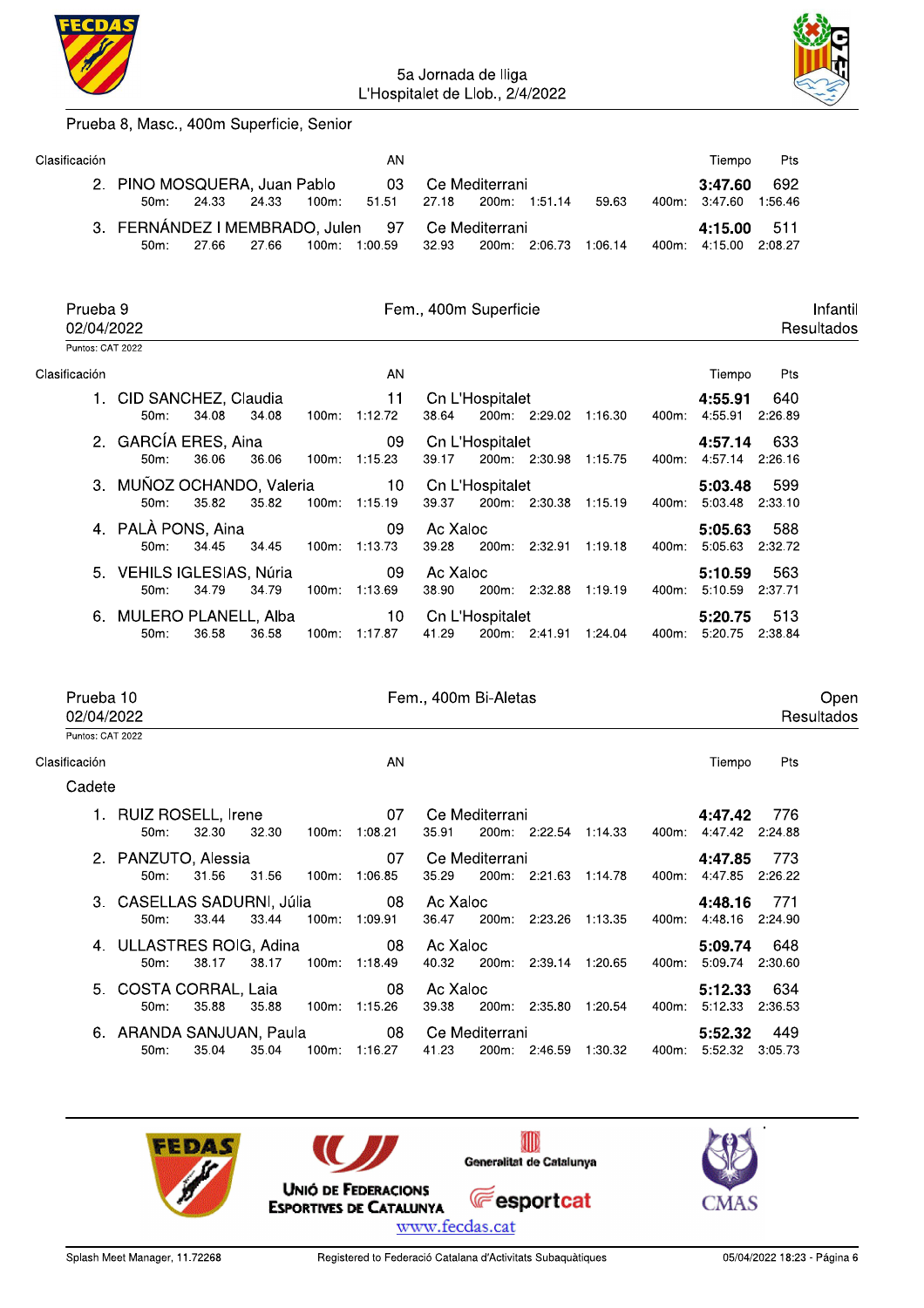



#### Prueba 10, Fem., 400m Bi-Aletas

#### Junior

|        | 1. PUJOL BARNIOL, Afra<br>30.06<br>$50m$ :                      |       |          | 05<br>30.06 100m: 1:02.66 | Ac Xaloc<br>32.60 |                | 200m: 2:10.16 1:07.50 400m:         |       | 4:21.70<br>4:21.70 | 883<br>2:11.54 |
|--------|-----------------------------------------------------------------|-------|----------|---------------------------|-------------------|----------------|-------------------------------------|-------|--------------------|----------------|
|        | 2. VEHILS IGLESIAS, Meritxell 05<br>32.28<br>$50m$ :            | 32.28 | $100m$ : | 1:07.68                   | Ac Xaloc<br>35.40 |                | 200m: 2:19.00 1:11.32               | 400m: | 4:33.61<br>4:33.61 | 801<br>2:14.61 |
|        | 3. SEVILLANO MONTALBAN, Mar 06 Ac Xaloc<br>33.36<br>$50m$ :     | 33.36 | $100m$ : | 1:09.39                   | 36.03             |                | 200m: 2:21.70 1:12.31 400m:         |       | 4:35.90<br>4.35.90 | 786<br>2:14.20 |
|        | 4. LÓPEZ SÁNCHEZ, Ana 65 Ac Xaloc<br>32.19<br>50 <sub>m</sub> : |       |          | 32.19 100m: 1:08.35       | 36.16             |                | 200m: 2:22.73 1:14.38 400m:         |       | 4:53.47<br>4:53.47 | 679<br>2:30.74 |
| Senior |                                                                 |       |          |                           |                   |                |                                     |       |                    |                |
|        | 1. LAUGÉ DOMENECH, Júlia 61 Ce Mediterrani<br>28.88<br>$50m$ :  | 28.88 |          | 100m: 1:01.13             | 32.25             |                | 200m: 2:05.50 1:04.37 400m: 4:14.46 |       | 4:14.46            | 823<br>2:08.96 |
|        | 2. BRUGULAT CORTADA, Mireia 95 Ac Xaloc<br>28.51<br>$50m$ :     | 28.51 | 100m:    | 1:00.06                   | 31.55             |                | 200m: 2:05.12 1:05.06 400m:         |       | 4:16.72<br>4:16.72 | 807<br>2:11.60 |
|        | 3. BENÍTEZ PAREDES, Nuria Fuping 03<br>29.07<br>$50m$ :         | 29.07 |          | 100m: 1:02.61             | Ac Xaloc<br>33.54 |                | 200m: 2:10.76 1:08.15               | 400m: | 4:30.66<br>4:30.66 | 714<br>2:19.90 |
|        | 4. CURTY MORENO, Luna 02<br>31.72<br>50m:                       | 31.72 |          | 100m: 1:00.17             | 28.45             | Ce Mediterrani | 200m: 2:16.50 1:16.33               | 400m: | 4:39.62<br>4 39 62 | 659<br>2:23.12 |

|                  | Prueba 11<br>02/04/2022             |       |       |          | Masc., 400m Bi-Aletas |                   |                |               |                 |       |                            | Open<br>Resultados |  |
|------------------|-------------------------------------|-------|-------|----------|-----------------------|-------------------|----------------|---------------|-----------------|-------|----------------------------|--------------------|--|
| Puntos: CAT 2022 |                                     |       |       |          |                       |                   |                |               |                 |       |                            |                    |  |
| Clasificación    |                                     |       |       |          | AN                    |                   |                |               |                 |       | Tiempo                     | Pts                |  |
| Cadete           |                                     |       |       |          |                       |                   |                |               |                 |       |                            |                    |  |
|                  | 1. MUNIESA ROMERO, Manel<br>$50m$ : | 31.60 | 31.60 | $100m$ : | 08<br>1:06.65         | 35.05             | Ce Mediterrani | 200m: 2:16.26 | 1:09.61         | 400m: | 4:31.86<br>4:31.86         | 752<br>2:15.60     |  |
|                  | 2. ROMERO COLLS, Ezekiel<br>50m:    | 33.10 | 33.10 | $100m$ : | 07<br>1:10.15         | Ac Xaloc<br>37.05 | $200m$ :       |               | 2:26.13 1:15.98 | 400m: | 4:51.62<br>4:51.62 2:25.49 | 633                |  |
|                  | 3. LÓPEZ SÁNCHEZ, Alex<br>$50m$ :   | 37.00 | 37.00 | 100m:    | 08<br>1:15.99         | Ac Xaloc<br>38.99 | 200m:          |               | 2:33.43 1:17.44 | 400m: | 4:55.30<br>4:55.30         | 613<br>2:21.87     |  |
| Junior           |                                     |       |       |          |                       |                   |                |               |                 |       |                            |                    |  |
|                  | 1. PEDRERO ROSÓN, Erik<br>50m:      | 28.35 | 28.35 | $100m$ : | 05<br>59.90           | Ac Xaloc<br>31.55 | 200m:          | 2:04.47       | 1:04.57         | 400m: | 4:11.17<br>4:11.17         | 812<br>2:06.70     |  |
|                  | 2. BOSCH DEULOFEU, Alex<br>50m:     | 28.53 | 28.53 | $100m$ : | 05<br>59.93           | Ac Xaloc<br>31.40 | 200m:          | 1:32.36       | 32.43           |       | 4:13.81<br>400m: 4:13.81   | 793<br>2:41.45     |  |

| 3. ESPINOZA TRUJILLO, R. |       |       |          |         |             | 06 Ce Mediterrani | 4:20.90               | - 744 |                       |       |
|--------------------------|-------|-------|----------|---------|-------------|-------------------|-----------------------|-------|-----------------------|-------|
| 50m:                     | 27.88 | 27.88 | $100m$ : | 58.61   | 30.73       |                   | 200m: 2:05.62 1:07.01 |       | 400m: 4:20.90 2:15.28 |       |
| 4. XIFRA GUINÖ, Pau      |       |       |          |         | 06 Ac Xaloc |                   |                       |       | 4:34.09               | - 660 |
| $50m$ :                  | 30.47 | 30.47 | 100m:    | 1:04.62 | 34.15       |                   | 200m: 2:16.93 1:12.31 |       | 400m: 4:34.09 2:17.16 |       |

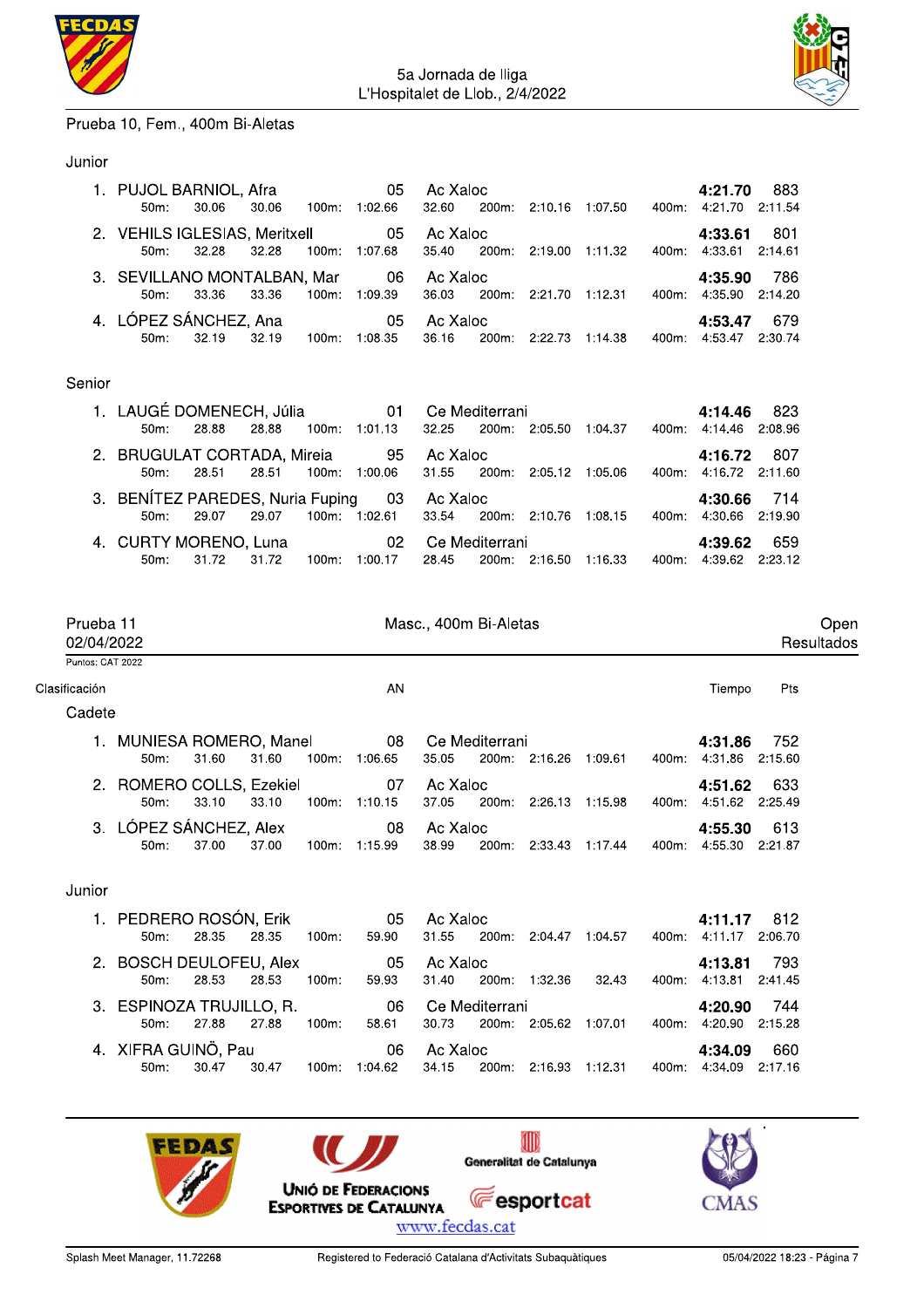



#### Prueba 11, Masc., 400m Bi-Aletas, Junior

| Clasificación |                                            |       |       |          | AN                  |                         |       |                       |         |       | Tiempo             | Pts            |
|---------------|--------------------------------------------|-------|-------|----------|---------------------|-------------------------|-------|-----------------------|---------|-------|--------------------|----------------|
|               | 5. PUJOLRÀS BASTIAANSSEN, Jordi<br>$50m$ : | 30.94 | 30.94 |          | 05<br>100m: 1:05.52 | Ac Xaloc<br>34.58       | 200m: |                       |         | 400m: | 4:34.40<br>4:34.40 | 659<br>2:17.67 |
|               | 6. PONCE MOTAS, Eloi<br>$50m$ :            | 32.01 | 32.01 | 100m     | 05<br>1:05.76       | Ac Xaloc<br>33.75       | 200m: | 2:15.85 1:10.09       |         | 400m: | 4:35.43<br>4:35.43 | 652<br>2:19.58 |
| Senior        |                                            |       |       |          |                     |                         |       |                       |         |       |                    |                |
|               | 1. RIOJA REINA, Raúl<br>$50m$ :            | 27.28 | 27.28 | $100m$ : | 97<br>56.71         | Ce Mediterrani<br>29.43 |       | 200m: 1:58.92 1:02.21 |         | 400m: | 4:00.60<br>4:00.60 | 713<br>2:01.68 |
|               | 2. PARDINA BRAVO, Gerard<br>$50m$ :        | 25.88 | 25.88 | $100m$ : | 04<br>56.61         | Ce Mediterrani<br>30.73 |       | 200m: 2:00.46         | 1:03.85 | 400m: | 4:01.87<br>4:01.87 | 704<br>2:01.41 |
|               | 3. MUÑOZ BIOSCA, Joan<br>$50m$ :           | 28.22 | 28.22 | $100m$ : | 95<br>59.95         | Ce Mediterrani<br>31.73 |       | 200m: 2:05.24         | 1:05.29 | 400m: | 4:10.33<br>4:10.33 | 646<br>2:05.09 |
|               | 4. POLO LOPEZ, Xavier<br>$50m$ :           | 31.24 | 31.24 | $100m$ : | 95<br>1:06.07       | Sta Perpetua<br>34.83   |       | 200m: 2:15.97         | 1:09.90 | 400m: | 4:31.82<br>4:31.82 | 516<br>2:15.85 |
|               | 5. MOLINA GALIANO, Adrian<br>$50m$ :       | 30.44 | 30.44 | $100m$ : | 00<br>1:05.67       | Ce Mediterrani<br>35.23 |       | 200m: 2:17.75         | 1:12.08 | 400m: | 4:45.57<br>4:45.57 | 443<br>2:27.82 |

|                  | Prueba 12<br>02/04/2022               |       |       |          |                     | Fem., 100m Superficie    |         | Open<br>Resultados |
|------------------|---------------------------------------|-------|-------|----------|---------------------|--------------------------|---------|--------------------|
| Puntos: CAT 2022 |                                       |       |       |          |                     |                          |         |                    |
| Clasificación    |                                       |       |       |          | AN                  |                          | Tiempo  | Pts                |
| Cadete           |                                       |       |       |          |                     |                          |         |                    |
|                  | 1. PANZUTO, Alessia<br>$50m$ :        | 25.58 | 25.58 | 100m     | 07<br>54.41         | Ce Mediterrani<br>28.83  | 54.41   | 657                |
|                  | 2. RUIZ ROSELL, Irene<br>$50m$ :      | 26.38 | 26.38 | 100m     | 07<br>55.11         | Ce Mediterrani<br>28.73  | 55.11   | 636                |
|                  | 3. MAZAPANTA ROBLES, Mia<br>$50m$ :   | 26.84 | 26.84 | $100m$ : | 07<br>56.63         | Ce Mediterrani<br>29.79  | 56.63   | 592                |
|                  | 4. QUESADA BERNABE, Nora<br>$50m$ :   | 27.01 | 27.01 | $100m$ : | 07<br>56.84         | Ce Mediterrani<br>29.83  | 56.84   | 586                |
|                  | 5. ULLASTRES ROIG, Adina<br>$50m$ :   | 30.40 | 30.40 | $100m$ : | 08<br>1:03.25       | Ac Xaloc<br>32.85        | 1:03.25 | 426                |
|                  | 6. MADRID FRESNO, Martina<br>$50m$ :  | 32.80 | 32.80 |          | 08<br>100m: 1:05.91 | Cn L'Hospitalet<br>33.11 | 1:05.91 | 368                |
|                  | 7. GRACIA ROJAS, Natalia<br>$50m$ :   | 31.35 | 31.35 | 100m:    | 07<br>1:07.73       | Ac Xaloc<br>36.38        | 1:07.73 | 331                |
|                  | 8. ZAPATA ACEVEDO, Manuela<br>$50m$ : | 36.08 | 36.08 |          | 08<br>100m: 1:23.45 | Cn L'Hospitalet<br>47.37 | 1:23.45 | 80                 |

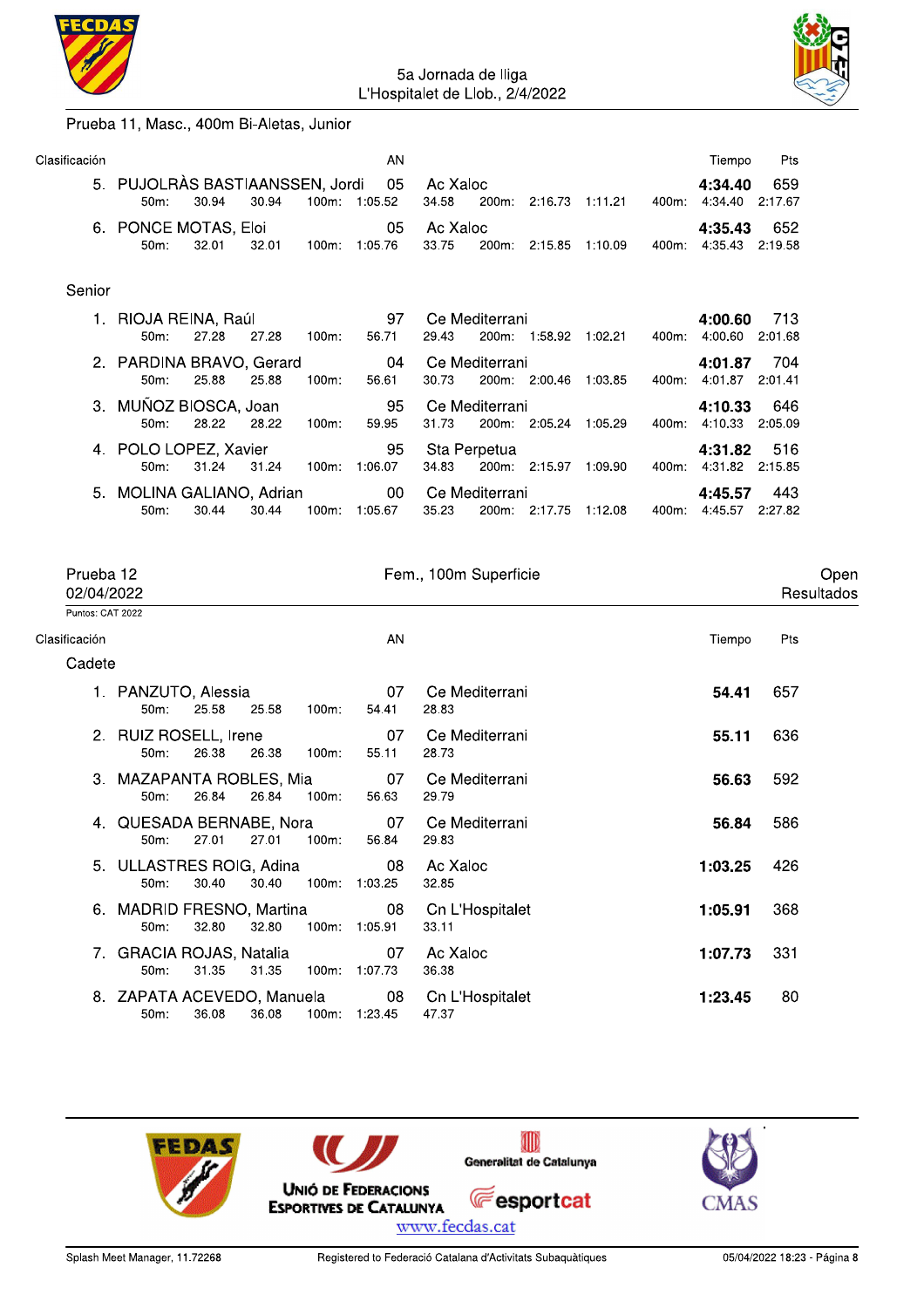



#### Prueba 12, Fem., 100m Superficie

#### Junior

|                                | LÓPEZ SÁNCHEZ, Ana<br>24.09<br>$50m$ :<br>24.09<br>$100m$ :         | 05<br>51.82   | Ac Xaloc<br>27.73        | 51.82   | 723 |
|--------------------------------|---------------------------------------------------------------------|---------------|--------------------------|---------|-----|
|                                | 2. SEVILLANO MONTALBAN, Mar<br>28.60<br>28.60<br>100m<br>$50m$ :    | 06<br>57.64   | Ac Xaloc<br>29.04        | 57.64   | 549 |
| Senior                         |                                                                     |               |                          |         |     |
|                                | 1. BAYÉS EZQUERRO, Mireia<br>22.00<br>22.00<br>$100m$ :<br>$50m$ :  | 04<br>46.33   | Ce Mediterrani<br>24.33  | 46.33   | 838 |
|                                | 2. VALLE VALLÉS, Nerea<br>23.36<br>23.36<br>$50m$ :<br>100m         | 03<br>49.22   | Ce Mediterrani<br>25.86  | 49.22   | 730 |
|                                | 3. ROSA CANO, Marta<br>23.82<br>23.82<br>$50m$ :<br>$100m$ :        | 00<br>50.66   | Cn L'Hospitalet<br>26.84 | 50.66   | 681 |
|                                | 4. RIVERA CASALINS, Malena<br>24.56<br>$50m$ :<br>24.56<br>$100m$ : | 00<br>51.25   | Ce Mediterrani<br>26.69  | 51.25   | 662 |
| 5.                             | <b>GARCIA RAMIREZ, Carla</b><br>24.94<br>$50m$ :<br>24.94<br>100m   | 00<br>51.61   | Ce Mediterrani<br>26.67  | 51.61   | 650 |
|                                | 6. ROCHER CUJO, Marta<br>27.64<br>27.64<br>100m<br>$50m$ :          | 03<br>59.27   | Cn L'Hospitalet<br>31.63 | 59.27   | 437 |
| $7_{\scriptscriptstyle{\sim}}$ | TRENADO JIMENEZ, Judith<br>50m:<br>31.20<br>31.20<br>$100m$ :       | 03<br>1:06.71 | Cn L'Hospitalet<br>35.51 | 1:06.71 | 276 |

| Prueba 13<br>02/04/2022                                               | Masc., 100m Superficie                  |         | Open<br>Resultados |
|-----------------------------------------------------------------------|-----------------------------------------|---------|--------------------|
| Puntos: CAT 2022                                                      |                                         |         |                    |
| Clasificación                                                         | AN                                      | Tiempo  | Pts                |
| Cadete                                                                |                                         |         |                    |
| 1. PONCE MOTAS, Blai<br>$50m$ :<br>23.93<br>$100m$ :<br>23.93         | Ac Xaloc<br>07<br>48.22<br>24.29        | 48.22   | 695                |
| 2. LÓPEZ SÁNCHEZ, Alex<br>26.09<br>26.09<br>$50m$ :<br>$100m$ :       | 08<br>Ac Xaloc<br>27.57<br>53.66        | 53.66   | 523                |
| 3. MUNIESA ROMERO, Manel<br>50m:<br>25.56<br>25.56<br>$100m$ :        | 08<br>Ce Mediterrani<br>28.83<br>54.39  | 54.39   | 503                |
| 4. PERELLO ARMENTANO, Bernat<br>32.03<br>32.03<br>$100m$ :<br>$50m$ : | 08 Ce Mediterrani<br>1:06.65<br>34.62   | 1:06.65 | 226                |
| Junior                                                                |                                         |         |                    |
| 1. CID SÁNCHEZ, Pau<br>21.32<br>21.32<br>$50m$ :<br>$100m$ :          | 06<br>Cn L'Hospitalet<br>45.35<br>24.03 | 45.35   | 685                |
| 2. MARTÍ LOBERA, Marc<br>21.83<br>21.83<br>$100m$ :<br>$50m$ :        | 05<br>Ac Xaloc<br>25.20<br>47.03        | 47.03   | 625                |

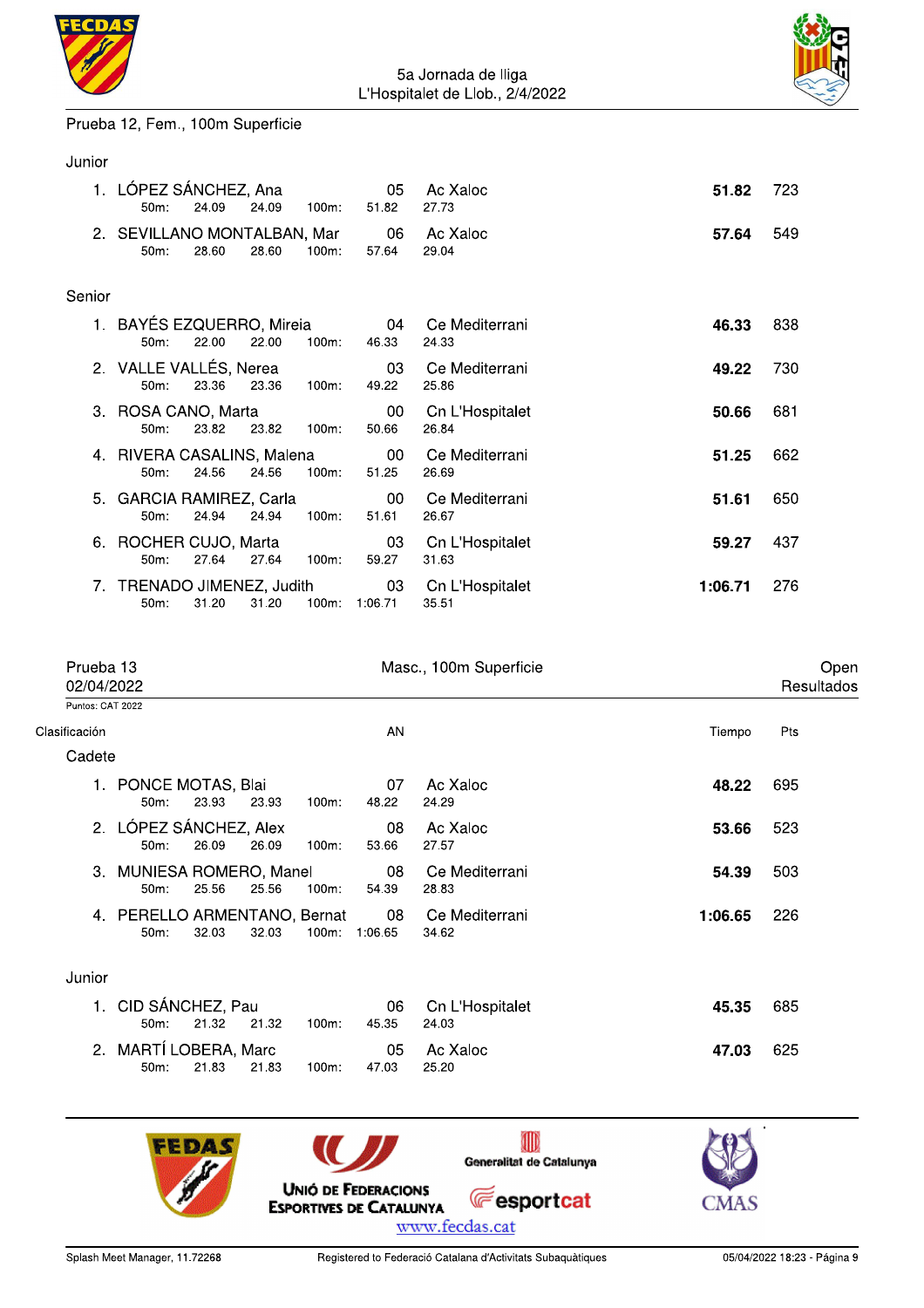



#### Prueba 13, Masc., 100m Superficie, Junior

| Clasificación |                                                                       | AN                       |                          | Tiempo | Pts |
|---------------|-----------------------------------------------------------------------|--------------------------|--------------------------|--------|-----|
|               | 3. MADRID FRESNO, Marcos José<br>23.66<br>23.66<br>100m:<br>$50m$ :   | 06<br>49.51              | Cn L'Hospitalet<br>25.85 | 49.51  | 543 |
|               | 4. ESPINOZA TRUJILLO, R.<br>25.33<br>25.33<br>$50m$ :<br>100m         | 06<br>53.95              | Ce Mediterrani<br>28.62  | 53.95  | 416 |
|               | 5. MAGHNINE ANANE, Omar<br>50m:<br>26.60<br>26.60<br>100m             | 05<br>57.35              | Ce Mediterrani<br>30.75  | 57.35  | 332 |
|               | 6. MONGE ALVAREZ, Ruben<br>28.04<br>28.04<br>100m:<br>50m:            | 06<br>57.55              | Cn L'Hospitalet<br>29.51 | 57.55  | 328 |
| Senior        |                                                                       |                          |                          |        |     |
|               | 1. BAYÉS EZQUERRO, Pol<br>18.62<br>50m:<br>18.62<br>$100m$ :          | 02 <sub>2</sub><br>39.31 | Ce Mediterrani<br>20.69  | 39.31  | 921 |
|               | 2. PINO MOSQUERA, Juan Pablo<br>20.38<br>$50m$ :<br>20.38<br>$100m$ : | 03<br>42.95              | Ce Mediterrani<br>22.57  | 42.95  | 758 |
|               | 3. GÓMEZ RIBERA, Daniel<br>20.69<br>50m:<br>20.69<br>100m:            | 96<br>44.75              | Ac Xaloc<br>24.06        | 44.75  | 687 |
|               | 4. CEA CAÑADAS, Marc<br>21.36<br>50m:<br>21.36<br>100m                | 04<br>45.21              | Cn L'Hospitalet<br>23.85 | 45.21  | 670 |
|               | 5. PADIAL MOLINOS, Pau<br>21.68<br>21.68<br>$50m$ :<br>$100m$ .       | 99<br>45.23              | Cn L'Hospitalet<br>23.55 | 45.23  | 669 |
|               | 6. CAMPOS DAUSA, Daniel<br>50m:<br>21.50<br>21.50<br>$100m$ :         | 94<br>46.31              | Ac Xaloc<br>24.81        | 46.31  | 630 |
|               | 7. MUÑOZ BIOSCA, Joan<br>50m:<br>24.56<br>24.56<br>$100m$ :           | 95<br>49.75              | Ce Mediterrani<br>25.19  | 49.75  | 517 |
|               | 8. PARDINA BRAVO, Gerard<br>50m:<br>25.00<br>25.00<br>100m:           | 04<br>51.97              | Ce Mediterrani<br>26.97  | 51.97  | 453 |
|               | 9. MOLINA GALIANO, Adrian<br>27.54<br>$50m$ :<br>27.54<br>$100m$ :    | $00\,$<br>56.59          | Ce Mediterrani<br>29.05  | 56.59  | 334 |
|               | 10. RUIZ MARTIN, Carlos<br>19.22<br>50m:<br>19.22<br>$100m$ :         | 77<br>58.82              | Cn L'Hospitalet<br>39.60 | 58.82  | 283 |

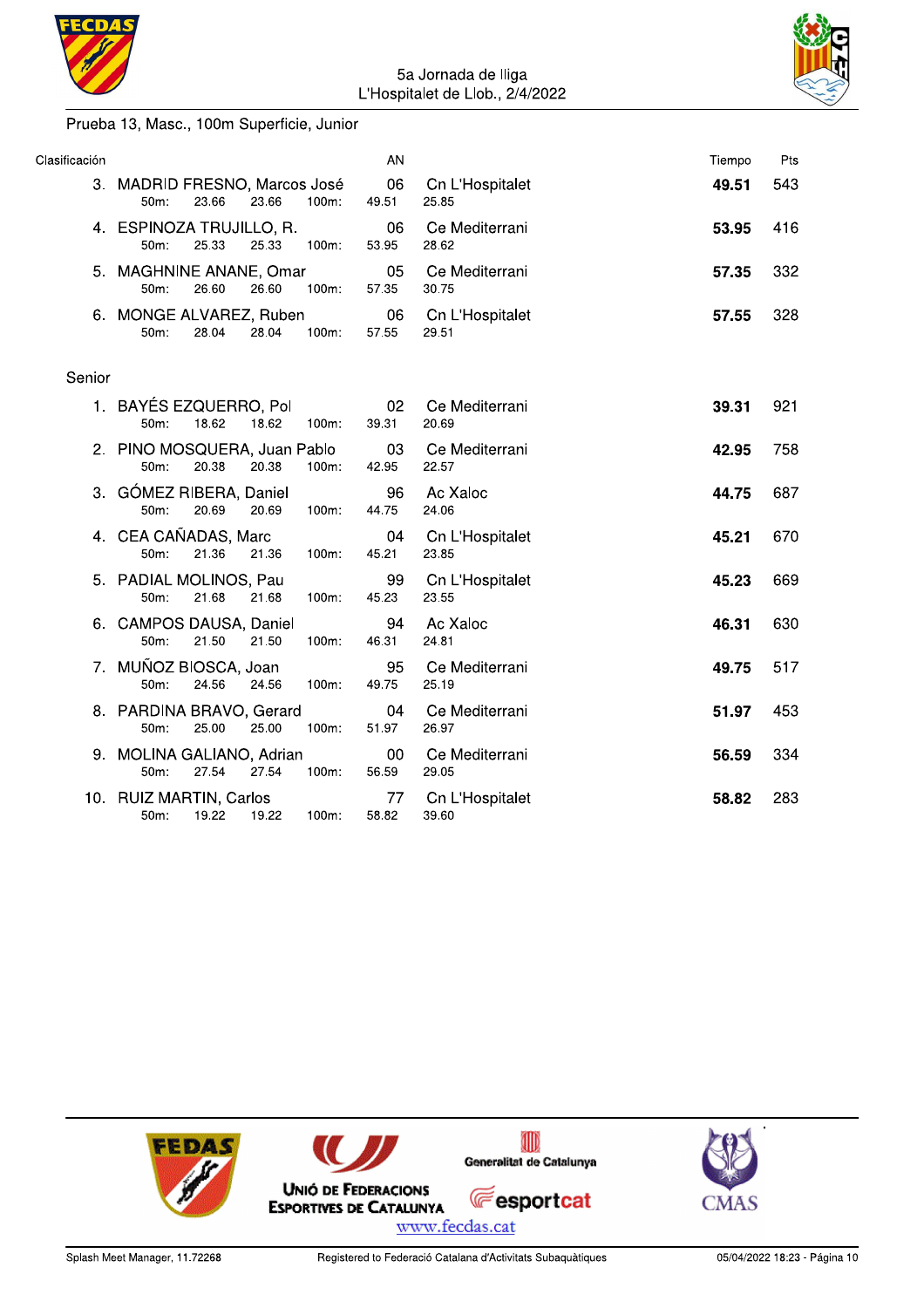



# **CLASSIFICACIÓ INDIVIDUAL JÚNIOR-SÈNIOR**

| Junior Masculí                   | Año  | Club            | 50 AP | 100-400<br>IM | 50-100<br>ΒF | $200 -$<br>400 BF | 50-100<br>200 SF | 400-800<br>1500 SF       | Total |
|----------------------------------|------|-----------------|-------|---------------|--------------|-------------------|------------------|--------------------------|-------|
| CID SÁNCHEZ, Pau                 | 2006 | CN L'HOSPITALET | 589   | 688           | 724          | 666               | 739              | 600                      | 4006  |
| DÍAZ GARCÍA, Izan                | 2005 | CE MEDITERRANI  | 652   | 788           | 768          | 839               | 764              |                          | 3811  |
| PEDRERO ROSÓN, Erik              | 2005 | AC XALOC        | 662   | 784           | 844          | 812               |                  | 632                      | 3734  |
| RODRIGO MORATÓ, Pau              | 2006 | AC XALOC        | 548   | 770           | 749          |                   | 713              | 609                      | 3389  |
| HERRERA AGÜERA, Oriol            | 2006 | AC XALOC        | 503   | 823           | 788          |                   | 708              | 549                      | 3371  |
| MARTÍ LOBERA, Marc               | 2005 | AC XALOC        |       |               | 888          | 835               | 683              |                          | 2406  |
| MARTINEZ PEREZ, Iván             | 2005 | CN L'HOSPITALET | 583   |               | 606          | 582               | 586              |                          | 2357  |
| RUIZ COSTA, Eugeni               | 2005 | CE MEDITERRANI  | 464   |               | 659          | 647               | 453              |                          | 2223  |
| GARCÍA SALVADOR, Alex            | 2005 | CN L'HOSPITALET |       |               | 494          | 506               | 605              | 554                      | 2159  |
| CARREÑO PARDO, David             | 2006 | CN L'HOSPITALET |       |               | 800          | 880               | 328              |                          | 2008  |
| PONCE MOTAS, Eloi                | 2005 | AC XALOC        |       |               | 705          | 676               | 553              |                          | 1934  |
| KOROLEV, Ivan                    | 2006 | AC XALOC        | 303   |               | 624          | 643               | 271              |                          | 1841  |
| BOSCH DEULOFEU, Alex             | 2005 | AC XALOC        |       |               | 757          | 793               | 561              | 562                      | 2673  |
| PUJOLRÁS BASTIAANSSEN, Jordi     | 2005 | AC XALOC        |       |               | 726          | 669               | 491              |                          | 1886  |
| XIFRA GUINÖ, Pau                 | 2006 | AC XALOC        |       |               | 617          | 660               | 524              |                          | 1801  |
| MONGE ALVAREZ, Ruben             | 2006 | CN L'HOSPITALET | 184   |               | 591          | 513               | 354              |                          | 1642  |
| MAGHNINE ANANE, Omar             | 2005 | CE MEDITERRANI  |       |               | 616          | 596               | 427              |                          | 1639  |
| MADRID FRESNO, Marcos José       | 2006 | CN L'HOSPITALET |       |               |              |                   | 686              | 770                      | 1456  |
| ESPINOZA TRUJILL, Rodrigo Andrés | 2006 | CE MEDITERRANI  |       |               |              | 744               | 510              |                          | 1254  |
| CASANOVAS ROCA, Jan              | 2005 | AC XALOC        |       |               |              | 407               | 218              |                          | 625   |
| Junior Femení                    | Año  | Club            |       |               |              |                   |                  |                          | Total |
| BOFILL AVILA, Laia               | 2006 | AC XALOC        | 719   | 716           | 721          | 879               | 727              | 763                      | 4525  |
| LAUGÉ DOMENECH, Laura            | 2006 | CE MEDITERRANI  | 868   |               | 847          | 774               | 809              | 792                      | 4090  |
| PUJOL BARNIOL, Afra              | 2005 | AC XALOC        |       | 719           | 616          | 883               | 753              | 818                      | 3789  |
| SAEZ LORENTE, Anna               | 2005 | CN L'HOSPITALET | 629   |               | 616          | 689               | 765              |                          | 2699  |
| ALARCON GISBERT, Aina            | 2006 | CN L'HOSPITALET |       |               | 610          | 660               | 626              | 616                      | 2512  |
| LÓPEZ SÁNCHEZ, Ana               | 2005 | AC XALOC        |       |               | 756          | 869               | 723              |                          | 2348  |
| VEHILS IGLESIAS, Meritxell       | 2005 | AC XALOC        |       |               | 766          | 801               | 661              |                          | 2228  |
| REYES ALARCÓN, Nora              | 2006 | CE MEDITERRANI  |       |               | 666          |                   | 688              | 774                      | 2128  |
| CARBALLAR PEREZ, Valeria         | 2005 | CN L'HOSPITALET |       |               | 676          | 781               | 532              |                          | 1989  |
| ROJAS LÓPEZ, Laura               | 2006 | CN L'HOSPITALET |       |               | 589          | 725               | 529              |                          | 1843  |
| ESPINOZA TRUJILL, Rodrigo Andrés | 2006 | CE MEDITERRANI  | 625   |               | 754          |                   |                  |                          | 1379  |
| SEVILLANO MONTALBAN, Mar         | 2006 | AC XALOC        |       |               |              | 788               | 570              |                          | 1358  |
| Senior Masculí                   | Año  | Club            |       |               |              |                   |                  |                          | Total |
| PADIAL MOLINOS, Pau              | 1999 | CN L'HOSPITALET | 717   | 586           | 843          | 888               | 669              |                          | 3703  |
| RIOJA REINA, Raúl                | 1997 | CE MEDITERRANI  | 780   | 703           | 899          | 788               |                  |                          | 3170  |
| PINO MOSQUERA, Juan Pablo        | 2003 | CE MEDITERRANI  | 784   |               | 768          |                   | 775              | 692                      | 3019  |
| MUÑOZ BIOSCA, Joan               | 1995 | CE MEDITERRANI  |       | 586           | 606          | 671               | 517              | 583                      | 2963  |
| FEDAS                            |      | $\bigcup$       |       |               |              |                   |                  | Generalitat de Catalunya |       |





**UNIÓ DE FEDERACIONS E**esportcat **ESPORTIVES DE CATALUNYA** www.fecdas.cat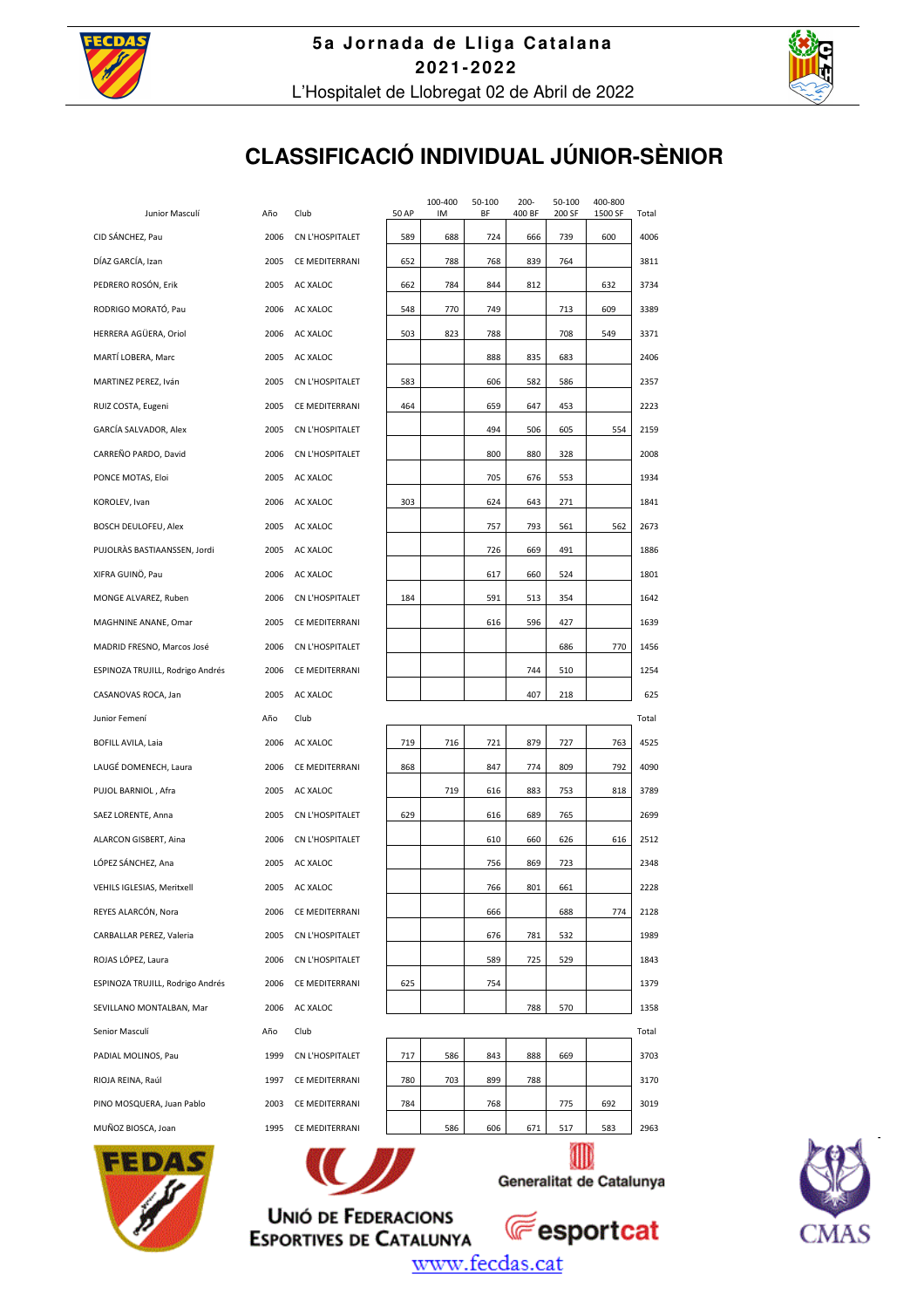

## **5a Jornada de Lliga Catalana 2 02 1-2 02 2**  L'Hospitalet de Llobregat 02 de Abril de 2022



| BAYÉS EZQUERRO, Pol           | 2002 | CE MEDITERRANI  |     |     | 792 |     | 921          | 841 | 2554  |
|-------------------------------|------|-----------------|-----|-----|-----|-----|--------------|-----|-------|
| CEA CAÑADAS, Marc             | 2004 | CN L'HOSPITALET | 553 |     | 642 | 613 | 670          |     | 2478  |
| PARDINA BRAVO, Gerard         | 2004 | CE MEDITERRANI  |     |     | 734 | 856 | 565          |     | 2155  |
| MENDOZA DÍAZ, Ivanof          | 2002 | CE MEDITERRANI  |     |     | 688 | 711 | 740          |     | 2139  |
| ESTEBAN DURÁN, Pablo          | 2003 | CN L'HOSPITALET |     |     | 531 | 448 | 560          | 575 | 2114  |
| MARTINEZ PEREZ, Ruben         | 1999 | CN L'HOSPITALET |     |     | 669 | 604 | 751          |     | 2024  |
| CASAMITJANA FORMIGA, Albert   | 2003 | AC XALOC        |     |     | 635 | 598 | 745          |     | 1978  |
| ÁLVAREZ ANTÚNEZ, Jordà        | 2004 | CE MEDITERRANI  |     |     | 603 | 622 | 495          |     | 1720  |
| MOLINA GALIANO, Adrian        | 2000 | CE MEDITERRANI  |     |     | 607 | 712 | 334          |     | 1653  |
| CÂTÂRIG, Alin Tani            | 1992 | CE MEDITERRANI  |     |     | 869 |     | 747          |     | 1616  |
| RIVERA CASALINS, Carlos       | 1997 | CE MEDITERRANI  |     |     |     |     | 761          | 845 | 1606  |
| SANZ SIMÓN, Daniel            | 2004 | CN L'HOSPITALET |     |     | 576 | 624 | 358          |     | 1558  |
| Gómez Ribera, Daniel          | 1996 | AC XALOC        |     |     | 733 |     | 687          |     | 1420  |
| FERNÁNDEZ i MEMBRADO, Julen   | 1997 | CE MEDITERRANI  |     |     |     |     | 730          | 582 | 1312  |
| ESTEVA CASADEVALL, Andreu     | 1986 | AC XALOC        |     |     | 604 | 689 |              |     | 1293  |
| POLO LOPEZ, Xavier            | 1995 | STA PERPETUA    |     |     | 558 | 516 |              |     | 1074  |
| ALCAÑIZ BUENO, Nicanor        | 2004 | CN L'HOSPITALET |     |     |     |     | 468          | 575 | 1043  |
| RUIZ MARTIN, Carlos           | 1977 | CN L'HOSPITALET |     |     | 672 |     | 283          |     | 955   |
| SALAS FERNANDEZ, Bruno        | 2004 | CE MEDITERRANI  |     |     | 769 |     |              |     | 769   |
| MARCOS TILLO, Ramon           | 1974 | CE MEDITERRANI  | 264 |     | 491 |     |              |     | 755   |
| LÓPEZ MATEOS, Ruben           | 1985 | CE MEDITERRANI  |     |     | 733 |     |              |     | 733   |
| Campos Dausa, Daniel          | 1994 | AC XALOC        |     |     |     |     | 630          |     | 630   |
| Senior Femení                 | Año  | Club            |     |     |     |     |              |     | Total |
| ROCHER CUJO, Laia             | 1999 | CN L'HOSPITALET | 918 | 775 | 815 | 759 | 1009         | 777 | 5053  |
| CASAMITJANA FORMIGA, Silvia   | 2001 | AC XALOC        | 769 | 806 | 741 | 718 | 804          | 737 | 4575  |
| BAYÉS EZQUERRO, Mireia        | 2004 | CE MEDITERRANI  | 832 | 684 |     |     | 863          | 729 | 3108  |
| VALLE VALLÉS, Nerea           | 2003 | CE MEDITERRANI  | 737 | 788 |     |     | 730          | 766 | 3021  |
| RIVERA CASALINS, Malena       | 2000 | CE MEDITERRANI  | 746 |     |     | 683 | 750          | 748 | 2927  |
| LAUGÉ DOMENECH, Júlia         | 2001 | CE MEDITERRANI  |     |     | 872 | 907 | 887          |     | 2666  |
| FARGAS MEXÍA, Sonia           | 1998 | CE MEDITERRANI  |     |     | 838 | 981 | 687          |     | 2506  |
| SANZ SIMÓN, Lidia             | 2001 | CN L'HOSPITALET | 551 |     | 687 | 568 | 504          |     | 2310  |
| RIO POSAS, Mireia             | 2003 | AC XALOC        |     |     | 511 | 572 | 543          | 630 | 2256  |
| BRUGULAT CORTADA, Mireia      | 1995 | AC XALOC        |     |     | 721 | 824 | 543          |     | 2088  |
| BENÍTEZ PAREDES, Nuria Fuping | 2003 | AC XALOC        |     |     | 666 | 714 | 626          |     | 2006  |
| BAÑÓN FERREIRO, Júlia         | 2004 | CE MEDITERRANI  |     |     | 670 |     | 679          | 635 | 1984  |
| GARCÍA FERNANDEZ, Marta       | 1979 | CN L'HOSPITALET | 578 |     |     |     | 632          | 702 | 1912  |
| DE BRUIJN, Luna               | 2003 | AC XALOC        |     |     |     |     | 686          | 721 | 1407  |
| CURTY MORENO, Luna            | 2002 | CE MEDITERRANI  |     |     | 704 | 659 |              |     | 1363  |
| GARCIA RAMIREZ, Carla         | 2000 | CE MEDITERRANI  |     |     |     |     | 650          | 683 | 1333  |
| ROSA CANO, Marta              | 2000 | CN L'HOSPITALET |     |     | 584 |     | 681          |     | 1265  |
| ALSINA CARMONA, Laura         | 2002 | AC XALOC        |     |     | 589 |     | 599          |     | 1188  |
| SOLER CLOS, Marina            | 2002 | AC XALOC        |     |     | 591 |     | 589          |     | 1180  |
|                               |      |                 |     |     |     |     | <b>ZHI</b> N |     |       |

**UNIÓ DE FEDERACIONS** 

**ESPORTIVES DE CATALUNYA** 



Generalitat de Catalunya





www.fecdas.cat